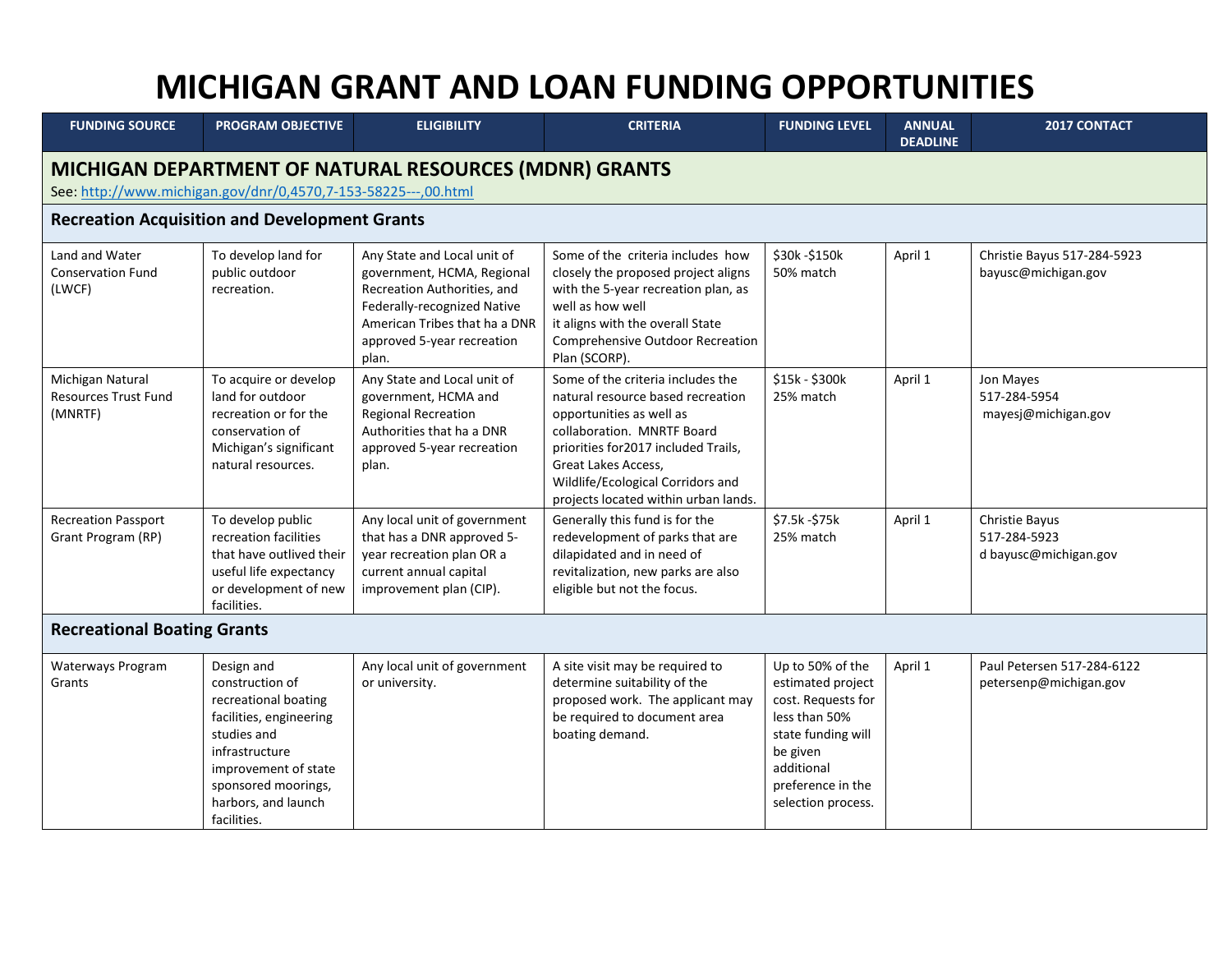| <b>FUNDING SOURCE</b>                                 | <b>PROGRAM OBJECTIVE</b>                                                                                                                                                                                                                 | <b>ELIGIBILITY</b>                                                                                                 | <b>CRITERIA</b>                                                                                                                                                                                                                                                                                                                                 | <b>FUNDING LEVEL</b>                                                                          | <b>ANNUAL</b><br><b>DEADLINE</b> | 2017 CONTACT                                              |
|-------------------------------------------------------|------------------------------------------------------------------------------------------------------------------------------------------------------------------------------------------------------------------------------------------|--------------------------------------------------------------------------------------------------------------------|-------------------------------------------------------------------------------------------------------------------------------------------------------------------------------------------------------------------------------------------------------------------------------------------------------------------------------------------------|-----------------------------------------------------------------------------------------------|----------------------------------|-----------------------------------------------------------|
| Clean Vessel Act-Boat<br><b>Pumpout Grants</b>        | Provides for new and<br>upgraded sewage<br>disposal facilities in<br>addition to pumpouts<br>and dump stations.                                                                                                                          | Public and private boating<br>facilities are eligible to apply<br>so long as there is public<br>access.            | Location and cost will be a factor of<br>funding formula with priority being<br>those that increase dump stations,<br>pumpouts for large facilities and<br>mooring facilities with a minimum<br>of 15 slips, and upgrading older<br>pumpout systems. Funding can<br>only be used for the cost of the<br>pumpout and the holding tank<br>hookup. | 75% of the<br>eligible project<br>cost<br>25% marina<br>match                                 | Continuous                       | Kammy Frayre, 517-284-5970<br>frayrek1@michigan.gov       |
| <b>Boating Infrastructure</b><br><b>Grant Program</b> | Create dockage for<br>recreational boating<br>facilities through<br>increasing transient<br>dockages, providing<br>navigational aids and<br>safe harbors, and<br>protecting natural and<br>cultural resources of<br>interest to boaters. | Public and private boating<br>facilities are eligible to apply<br>so long as there is public<br>access or benefit. | Transient facilities shall be<br>designed to accommodate boats of<br>at least 26 feet in length. Projects<br>must be for the public and have a<br>design life of at least 20 years.                                                                                                                                                             | 75% of the<br>eligible project<br>cost<br>25% match from<br>non-federal<br>sources            | April 1                          | Paul Petersen 517-284-6122<br>petersenp@michigan.gov      |
| <b>Fisheries Grants</b>                               |                                                                                                                                                                                                                                          |                                                                                                                    |                                                                                                                                                                                                                                                                                                                                                 |                                                                                               |                                  |                                                           |
| <b>Aquatic Habitat Grant</b><br>Program               | Protect aquatic<br>resources that are intact<br>as well as rehabilitate<br>waters that have had<br>their aquatic habitat or<br>fish production<br>impaired.                                                                              | Local, state, federal, or tribal<br>units of government or non-<br>profit groups.                                  | Projects that protect or restore<br>ecosystem processes, increase<br>desirable fish and other aquatic<br>populations, and/or result in high<br>quality and self-sustaining aquatic<br>resources.                                                                                                                                                | Minimum of \$25k<br>and maximum<br>depends on yearly<br>appropriation,<br>10% match           | Early to Mid-<br>November        | Chip Kosloski, (517) 284-5965,<br>kosloskic3@michigan.gov |
| Dam Management Grant<br>Program                       | Provide funding and<br>technical assistance to<br>manage dam removal or<br>repair/major<br>maintenance projects.                                                                                                                         | Local, state, federal, or tribal<br>units of government, non-<br>profit groups, or individuals.                    | Projects that remove impairments<br>to watershed processes, resolve<br>public safety concerns, increase<br>access to aquatic resources, and/or<br>have a high rate of economic return<br>on investment.                                                                                                                                         | No minimum<br>grant amount and<br>maximum<br>depends on yearly<br>appropriation,<br>10% match | Early to Mid-<br>November        | Chip Kosloski, (517) 284-5965,<br>kosloskic3@michigan.gov |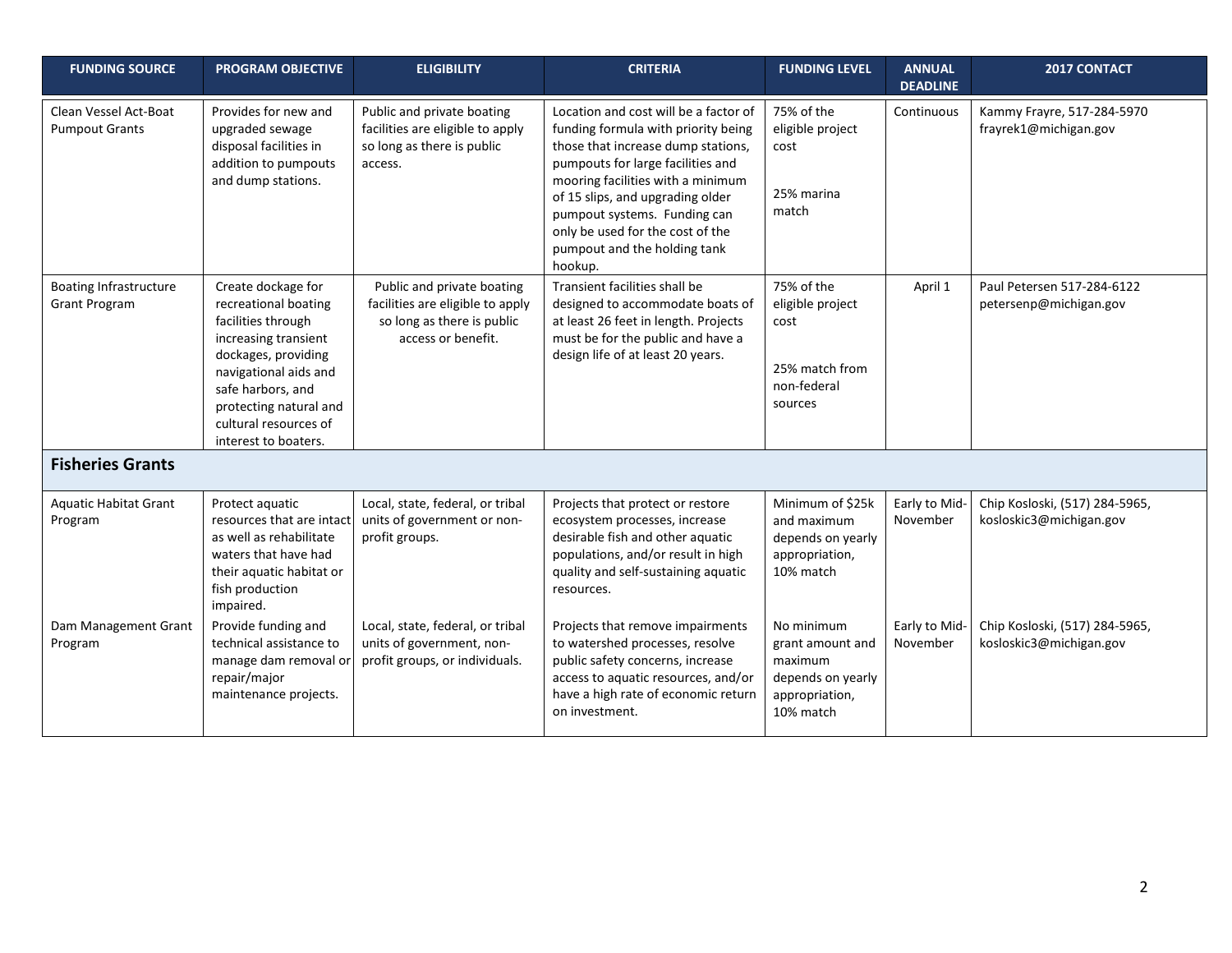| <b>FUNDING SOURCE</b>                               | <b>PROGRAM OBJECTIVE</b>                                                                                 | <b>ELIGIBILITY</b>                                                                                                                                                                                                                                | <b>CRITERIA</b>                                                                                                                                                                                                                                        | <b>FUNDING LEVEL</b>                                                                    | <b>ANNUAL</b><br><b>DEADLINE</b> | <b>2017 CONTACT</b>                                                   |
|-----------------------------------------------------|----------------------------------------------------------------------------------------------------------|---------------------------------------------------------------------------------------------------------------------------------------------------------------------------------------------------------------------------------------------------|--------------------------------------------------------------------------------------------------------------------------------------------------------------------------------------------------------------------------------------------------------|-----------------------------------------------------------------------------------------|----------------------------------|-----------------------------------------------------------------------|
| <b>Forestry Grants</b>                              |                                                                                                          |                                                                                                                                                                                                                                                   |                                                                                                                                                                                                                                                        |                                                                                         |                                  |                                                                       |
| Community Forestry<br>Grants                        | Provide competitive<br>funding for the<br>promotion, protection<br>and management of<br>urban trees.     | Nonprofits, local units of<br>government, schools and tribal<br>government                                                                                                                                                                        | Projects of 1 year in duration that<br>develop or enhance urban forestry<br>resources in Michigan including<br>management planning and<br>education.                                                                                                   | Up to \$20k<br>depending on<br>project category                                         | Continuous                       | Kevin Sayers 517-284-5898<br>sayersk@michigan.gov.                    |
| <b>Michigan Invasive Species Grants</b>             |                                                                                                          |                                                                                                                                                                                                                                                   |                                                                                                                                                                                                                                                        |                                                                                         |                                  |                                                                       |
| Forestry Stewardship:<br><b>Plan Writing Grants</b> | Prevention, eradication,<br>& detection of invasive<br>species.                                          | Local municipalities and<br>nonprofits.                                                                                                                                                                                                           | Directed at preventing new<br>invasions, monitoring for new<br>invasive species, & eradicating<br>current extents of invasives.                                                                                                                        | \$25k-\$5m<br>10% minimum<br>match                                                      | Mid-June                         | Kammy Frayre 517-284-5970<br>frayrek1@michigan.gov                    |
| Michigan Invasive Species<br><b>Grant Program</b>   | Prevention, eradication,<br>and detection of<br>invasive species.                                        | Government agencies, non-<br>profits, and universities                                                                                                                                                                                            | Prevention of new introductions and<br>expansion through outreach and<br>education. Respond and conduct<br>eradication efforts. Manage<br>colonized species.                                                                                           | \$15k-\$400k per<br>project                                                             | Mid-June to<br>Mid-<br>September | Kammy Frayre 517-284-5970<br>frayrek1@michigan.gov                    |
| <b>Law Enforcement</b>                              |                                                                                                          |                                                                                                                                                                                                                                                   |                                                                                                                                                                                                                                                        |                                                                                         |                                  |                                                                       |
| Marine Safety Grants to<br>Counties                 | Promote water craft<br>safety through law<br>enforcement and<br>education.                               | All county sheriffs in Michigan<br>are eligible to apply for funds<br>to reimburse expenses<br>associated with patrol time,<br>boater's safety classes, and<br>purchase of equipment for law<br>enforcement work among<br>other eligible actions. | Available based on the lake area that<br>needs to be patrolled, the available<br>manpower to perform patrols, and<br>the number of canoe liveries that<br>need to be inspected.                                                                        | State funds up to<br>75% of<br>expenses.<br>Federal funds<br>up to 100% of<br>expenses. | January 31                       | Lieutenant Thomas R. Wanless<br>517-284-6026<br>wanlesst@michigan.gov |
| <b>Trail Management</b>                             |                                                                                                          |                                                                                                                                                                                                                                                   |                                                                                                                                                                                                                                                        |                                                                                         |                                  |                                                                       |
| <b>Recreational Trails</b><br><b>Program Grants</b> | To fund the<br>maintenance and<br>development of<br>recreational trails and<br>trail related facilities. | State and local government.<br>The DNR (Regional Trail<br>Specialists) must always be the<br>applicant.                                                                                                                                           | Projects evaluated based on their<br>relationships to enhancing state<br>partnerships, the Michigan<br>Comprehensive Trails Plan priority<br>recommendations, meeting<br>program legislative requirements,<br>and leveraging other funding<br>sources. | No limit, \$2.9<br>million yearly<br>available in<br>program                            | May 1                            | Non Motorized Grant Coordinator<br>bennettk@michigan.gov              |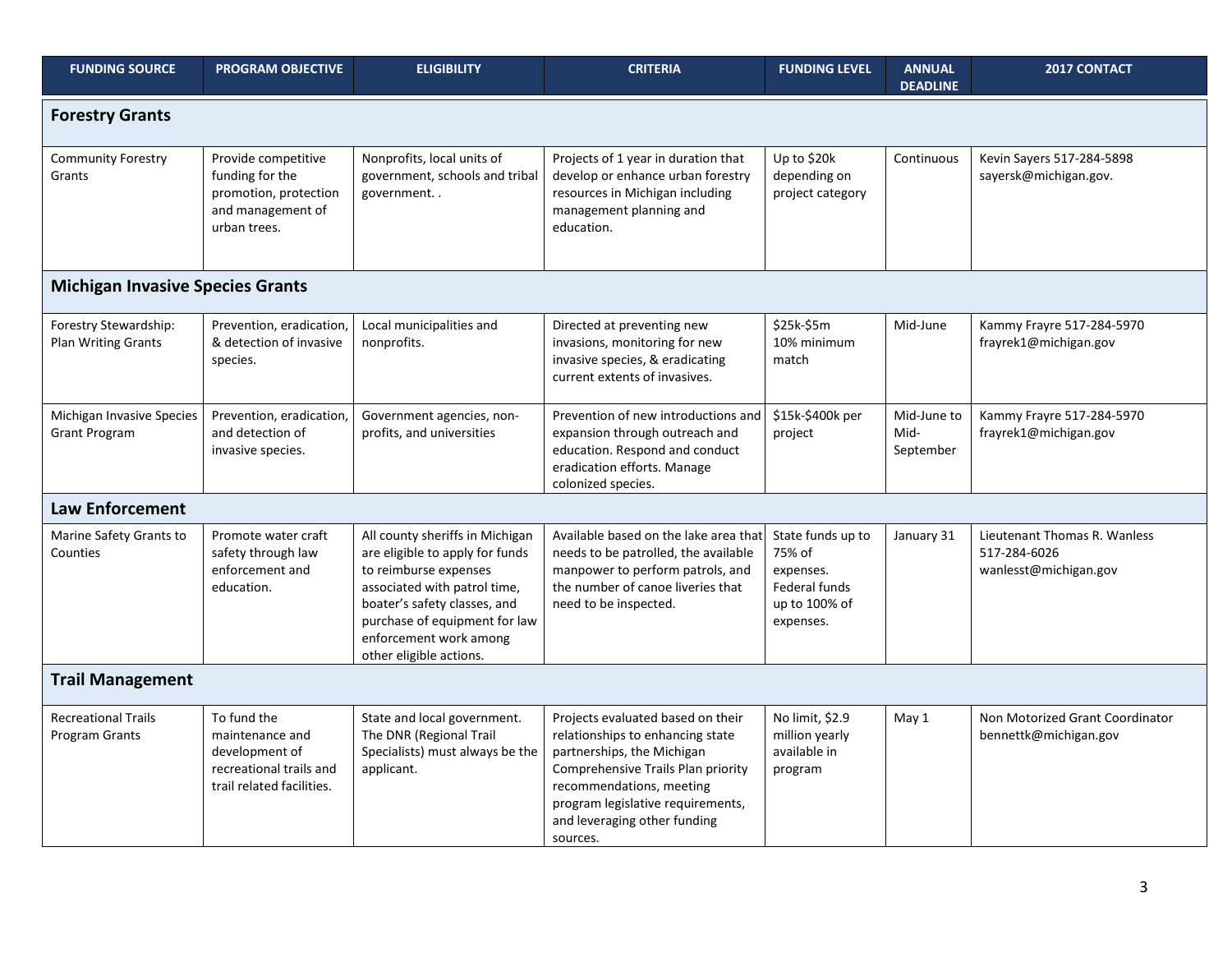| <b>FUNDING SOURCE</b>                                  | <b>PROGRAM OBJECTIVE</b>                                                                                                                                                                                                                                                                | <b>ELIGIBILITY</b>                                                                                          | <b>CRITERIA</b>                                                                                                                                                                                                                                        | <b>FUNDING LEVEL</b>                                                                                                                                                                                                             | <b>ANNUAL</b><br><b>DEADLINE</b> | 2017 CONTACT                                              |
|--------------------------------------------------------|-----------------------------------------------------------------------------------------------------------------------------------------------------------------------------------------------------------------------------------------------------------------------------------------|-------------------------------------------------------------------------------------------------------------|--------------------------------------------------------------------------------------------------------------------------------------------------------------------------------------------------------------------------------------------------------|----------------------------------------------------------------------------------------------------------------------------------------------------------------------------------------------------------------------------------|----------------------------------|-----------------------------------------------------------|
| <b>Recreation Improvement</b><br><b>Fund Grant</b>     | To operate, maintain,<br>and develop<br>recreational trails and<br>restore impacted lands<br>and inland lakes.                                                                                                                                                                          | State and local government.<br>The DNR (Regional Trail<br>Specialists) must always be the<br>applicant.     | Projects evaluated based on their<br>relationships to enhancing state<br>partnerships, the Michigan<br>Comprehensive Trails Plan priority<br>recommendations, meeting<br>program legislative requirements,<br>and leveraging other funding<br>sources. | No limit, \$900k<br>yearly<br>available in<br>program                                                                                                                                                                            | May 1                            | Non Motorized Grant Coordinator<br>bennettk@michigan.gov  |
| Snowmobile Trail<br><b>Improvement Program</b>         | To improve and<br>maintain snowmobile<br>trails and replacement<br>of equipment used for<br>maintaining trails that<br>are part of the<br>designated statewide<br>trail systems (Trail<br>Grooming Grant and<br>Special Maintenance<br>Projects and<br>Equipment<br>Replacement Grant). | Local units of government and<br>nonprofit snowmobile clubs                                                 | Snowmobile trails must be part of<br>the state system on public lands or<br>the trail sponsor must hold a right<br>of way to the land. Trail sponsors<br>must have their own equipment for<br>maintaining the trails.                                  | Trail grooming<br>grants are at per<br>mile rate.<br>Special<br>maintenance<br>projects &<br>equipment<br>replacement<br>grants eligible<br>for<br>reimbursement<br>up to 100% of<br>expenses. \$7.3m<br>available in<br>program | July 15                          | Richard Kennedy 517-284-6107<br>kennedyr@michigan.gov     |
| Off-Road Vehicle (ORV)<br>Trail Improvement<br>Program | Fund maintenance of<br>ORV trails/facilities.<br>Funding also available<br>for development of<br>new trails/facilities and<br>the restoration of<br>natural areas damaged<br>by ORV use.                                                                                                | Local units of government and<br>nonprofit incorporated ORV<br>clubs.                                       | Applications must either be for<br>publicly accessible trails and<br>amenities or for the restoration of<br>public lands damaged by ORV use.                                                                                                           | Reimburse up to<br>100% of<br>expenses.<br>\$2.3 available<br>in program                                                                                                                                                         | May 1                            | Richard Kennedy 517-284-6107<br>kennedyr@michigan.gov     |
| <b>Wildlife Habitat Management</b>                     |                                                                                                                                                                                                                                                                                         |                                                                                                             |                                                                                                                                                                                                                                                        |                                                                                                                                                                                                                                  |                                  |                                                           |
| <b>Wildlife Habitat Grant</b><br>Program               | Fund the improvement<br>and enhancement of<br>game species habitat<br>quality and quantity.                                                                                                                                                                                             | Local, state, federal, or tribal<br>units of government, profit or<br>non-profit groups, or<br>individuals. | Projects are evaluated based on<br>their relationship to the DNR<br>Wildlife Division guiding principles<br>and strategies. Applicant must<br>agree to maintain<br>project for its useful life.                                                        | Minimum of \$15k<br>and maximum<br>depends on yearly<br>appropriation,<br>10% match                                                                                                                                              | Mid to Late<br>July              | Chip Kosloski, (517) 284-5965,<br>kosloskic3@michigan.gov |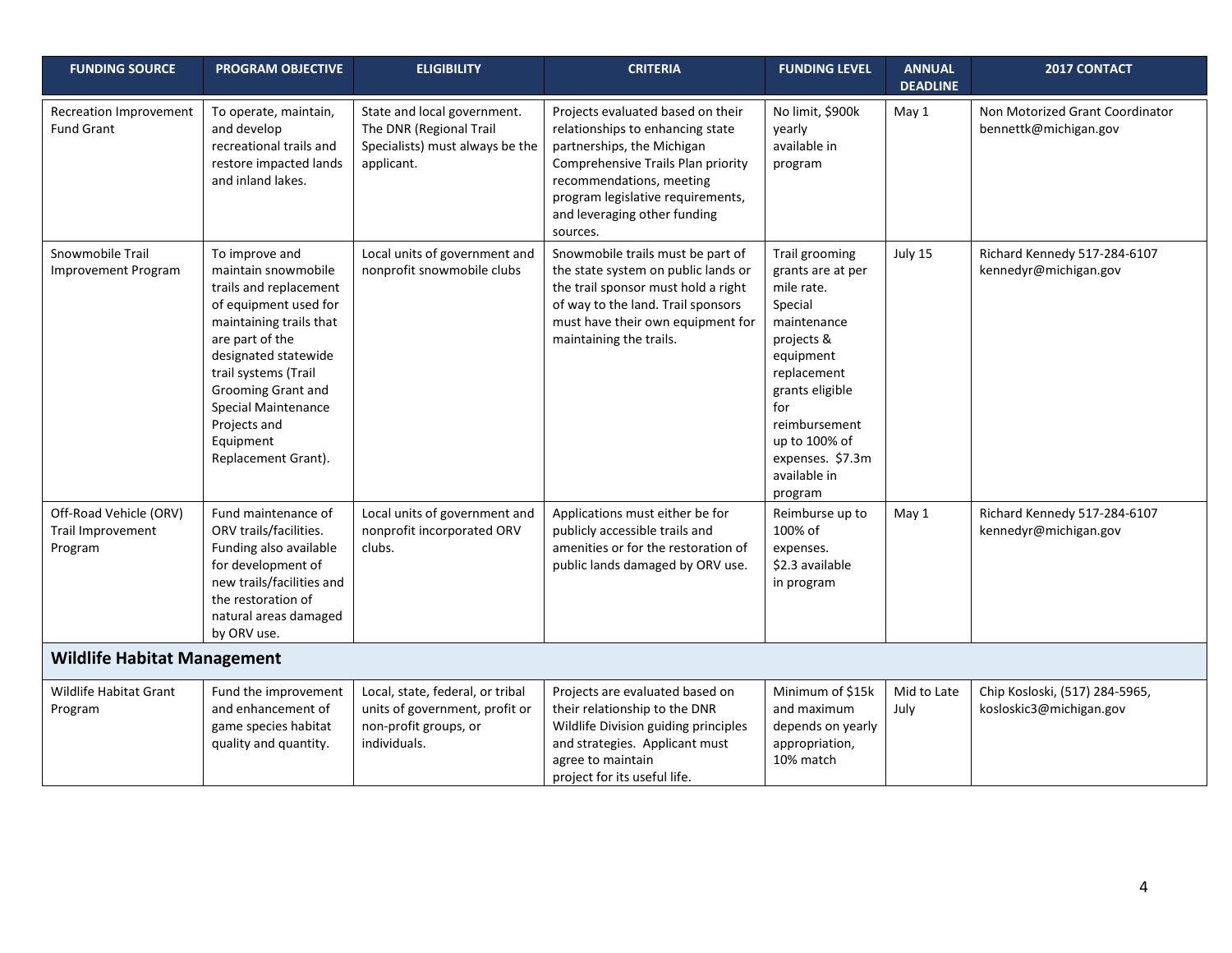| <b>FUNDING SOURCE</b>                                                                                                               | <b>PROGRAM OBJECTIVE</b>                                                                                                                                                                                                                                                                                               | <b>ELIGIBILITY</b>                                                                                                                                               | <b>CRITERIA</b>                                                                                                                                                                                                                                                                                                                                               | <b>FUNDING LEVEL</b>                                                                                  | <b>ANNUAL</b><br><b>DEADLINE</b>                | <b>2017 CONTACT</b>                                                                                                                                                                                                                                             |  |  |
|-------------------------------------------------------------------------------------------------------------------------------------|------------------------------------------------------------------------------------------------------------------------------------------------------------------------------------------------------------------------------------------------------------------------------------------------------------------------|------------------------------------------------------------------------------------------------------------------------------------------------------------------|---------------------------------------------------------------------------------------------------------------------------------------------------------------------------------------------------------------------------------------------------------------------------------------------------------------------------------------------------------------|-------------------------------------------------------------------------------------------------------|-------------------------------------------------|-----------------------------------------------------------------------------------------------------------------------------------------------------------------------------------------------------------------------------------------------------------------|--|--|
| MICHIGAN DEPARTMENT OF ENVIRONMENTAL QUALITY (MDEQ) GRANTS AND LOANS<br>See: www.michigan.gov/deq/0,1607,7-135-3307 3515---,00.html |                                                                                                                                                                                                                                                                                                                        |                                                                                                                                                                  |                                                                                                                                                                                                                                                                                                                                                               |                                                                                                       |                                                 |                                                                                                                                                                                                                                                                 |  |  |
| Brownfield<br><b>Redevelopment Grants</b><br>and Site Reclamation<br><b>Program Grants</b>                                          | To investigate and<br>remediate known sites<br>of environmental<br>contamination in<br>preparation for<br>economic<br>redevelopment.                                                                                                                                                                                   | Any county, village, or other<br>state or public body.                                                                                                           | The program must bring economic<br>benefits to the community through<br>job creation, private investment,<br>and or revenue for the community.<br>Site must meet definition of a<br>facility under part 201 of the<br>Natural Resources and<br>Environmental Protection Act, 1994<br>PA 451.                                                                  | Up to \$1m for<br>brownfield<br>redevelopment<br>grants and \$2m<br>for site<br>reclamation<br>grants | Continuous*                                     | Based on location<br>*NOTE: It is possible that all available<br>remaining grant money will be<br>awarded to projects by the end of<br>FY2017. The grant program will end<br>when the funds are all committed,<br>unless a new funding source is<br>identified. |  |  |
| Coastal and Estuarine<br><b>Land Conservation</b><br>Program (CELCP) Grants                                                         | To protect high quality,<br>sensitive coastal areas;<br>protect rare and<br>threatened species and<br>natural communities;<br>maintain biodiversity<br>and protect the coastal<br>natural communities<br>necessary to support<br>diversity; maintain<br>Michigan's cultural<br>heritage; fulfill<br>recreational needs | State agencies, conservation<br>districts, academic<br>institutions, local units of<br>government, and tribal<br>governments                                     | The project must: be located within<br>the State's Coastal and Estuarine<br>Land Conservation Program<br>boundary as identified in Michigan's<br>DRAFT CELCP Plan; be held in public<br>ownership (fee simple or<br>conservation easements) and<br>provide conservation in perpetuity;<br>provide for access to the general<br>public or other public benefit | \$1.5 million<br>maximum                                                                              | Deadline in<br>each<br>request for<br>proposals | Ronda Wuycheck 517-284-5040<br>wuycheckr@michigan.gov                                                                                                                                                                                                           |  |  |
| Great Lakes Areas of<br><b>Concern Land Acquisition</b><br><b>Grant Program</b>                                                     | To delist fish and<br>wildlife habitat-related<br>beneficial use<br>impairments in Great<br>Lakes Areas of Concern<br>$(AOC)$ .                                                                                                                                                                                        | Local governments may<br>submit proposals provided<br>they have the authority to<br>acquire and manage land for<br>conservation purposes.                        | Projects must be within a U.S. Great<br>Lakes AOC or associated<br>watersheds contribute to delisting<br>of beneficial use impairments as<br>described in the<br><b>AOC Remedial Action Plan.</b>                                                                                                                                                             | No minimum or<br>maximum                                                                              | Deadline in<br>each<br>request for<br>proposals | Ronda Wuycheck 517-284-5040<br>wuycheckr@michigan.gov                                                                                                                                                                                                           |  |  |
| Planning and<br><b>Construction Grants</b>                                                                                          | To simultaneously<br>develop vibrant coastal<br>communities and<br>protect aquatic<br>resources.                                                                                                                                                                                                                       | Coastal units of government,<br>regional planning agencies,<br>state agencies, academic<br>institutions, non-profit<br>organizations, and tribal<br>governments. | Projects should further the<br>Michigan Coastal Zone<br>Management program, degree of<br>public benefit, project readiness,<br>and the likelihood that the project<br>could proceed in the absence of<br>Coastal Zone Management funding.                                                                                                                     | \$10k-\$100k with<br>a one-to-one<br>match                                                            | December<br>31                                  | Ronda Wuycheck 517-284-5040<br>wuycheckr@michigan.gov                                                                                                                                                                                                           |  |  |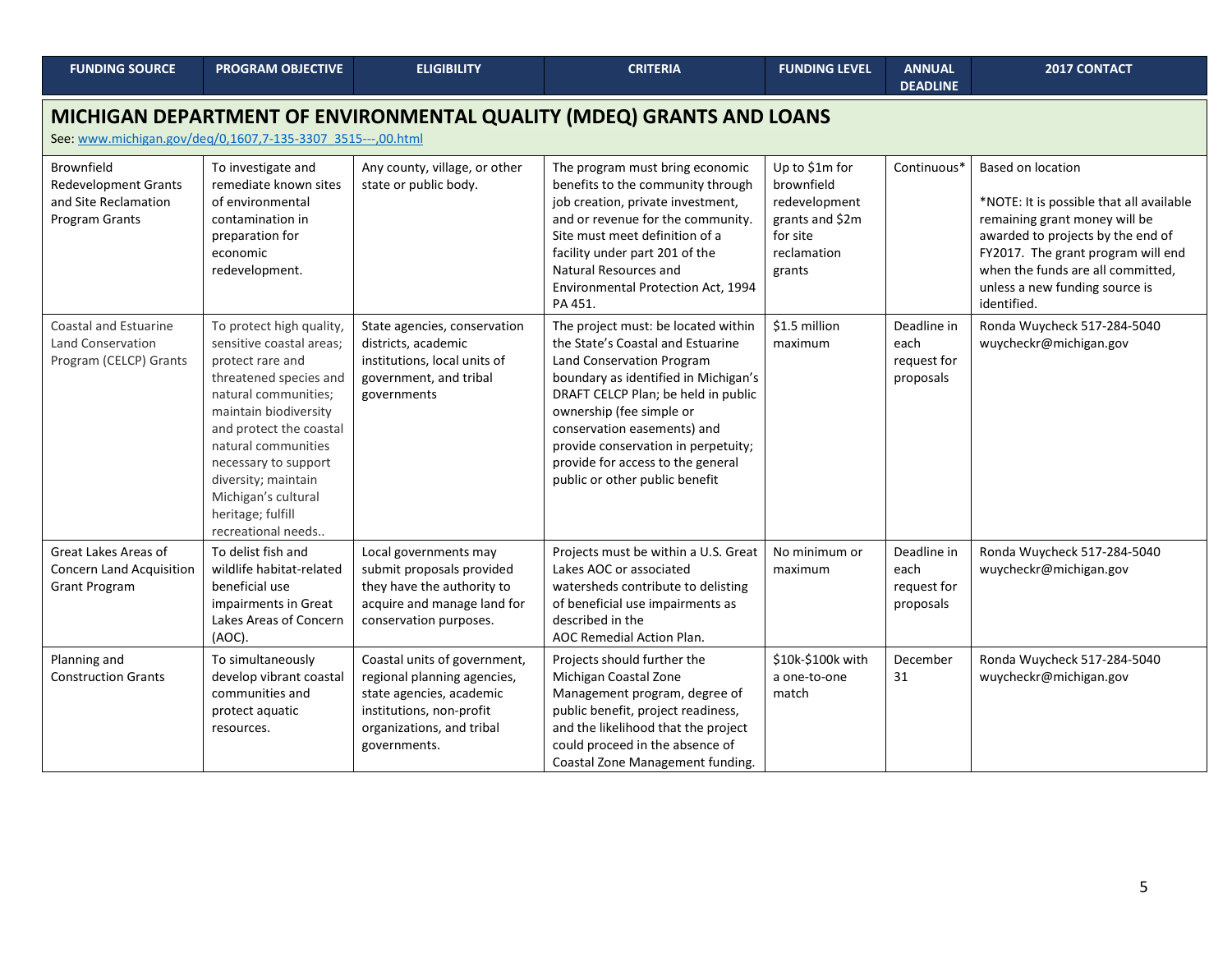| <b>FUNDING SOURCE</b>                                         | <b>PROGRAM OBJECTIVE</b>                                                                                                                                                                                                     | <b>ELIGIBILITY</b>                                                                                                                                         | <b>CRITERIA</b>                                                                                                                                                                                                                               | <b>FUNDING LEVEL</b>                                                                                                                      | <b>ANNUAL</b><br><b>DEADLINE</b>                                    | 2017 CONTACT                                         |
|---------------------------------------------------------------|------------------------------------------------------------------------------------------------------------------------------------------------------------------------------------------------------------------------------|------------------------------------------------------------------------------------------------------------------------------------------------------------|-----------------------------------------------------------------------------------------------------------------------------------------------------------------------------------------------------------------------------------------------|-------------------------------------------------------------------------------------------------------------------------------------------|---------------------------------------------------------------------|------------------------------------------------------|
| <b>Wellhead Protection</b><br>Grants                          | To fund implantation of<br>wellhead protection<br>programs (WHP).<br>Wellhead protection<br>area represents the<br>surface and subsurface<br>area within a ten-year<br>time of travel of the<br>groundwater supplies.        | Community public water<br>supply and non-profit<br>noncommunity water supplies.                                                                            | Funding is provided for the<br>development of a wellhead<br>protection program.                                                                                                                                                               | \$500k available<br>annually with 50%<br>match                                                                                            | June 15                                                             | Jason Berndt 989-705-3420<br>berdntj@michigan.gov    |
| Stormwater, Asset<br>Management and<br>Wastewater Program     | To develop plans to<br>identify and manage<br>stormwater and<br>wastewater assets,<br>stormwater treatment<br>management plans,<br>and testing &<br>demonstration of<br>innovative water<br>quality improvement<br>projects. | Any city, township, county,<br>authority, or other public body<br>that has jurisdiction over<br>construction and operation of<br>sewerage treatment works. | Projects must begin within 3 years<br>of receiving grants.                                                                                                                                                                                    | Up to \$2m for<br>each municipality<br>with a 10% match<br>required for the<br>first million and a<br>25% match for the<br>second million | Continuous<br>until funds<br>are<br>exhausted                       | Sonya Butler 517-284-5433<br>butlers2@michigan.gov   |
| <b>Community Pollution</b><br>Prevention (P2) Grants          | To fund P2 initiatives<br>that foster<br>partnerships and<br>sustainability.                                                                                                                                                 | County governments, local<br>health departments, school<br>districts, and other public<br>entities.                                                        | The project must be focused on<br>achieving measurable reductions in<br>waste, have a local or regional<br>focus, and result in long-term<br>improvements or protection of the<br>environment.                                                | \$250k available,<br>state funds<br>require at least a<br>25% match of<br>cash or in-kind<br>goods/services                               | To be<br>determined                                                 | Debra Swartz at 517-284-6903<br>swartzd@michigan.gov |
| <b>Clean Diesel Grants</b>                                    | To reduce diesel engine<br>particulate matter and<br>$NOx$ gases in Michigan<br>with focus on areas<br>that increase benefits<br>to populations in areas<br>where air quality is<br>affected.                                | County governments, local<br>health departments, school<br>districts, other public entities,<br>as well as private businesses<br>and industries.           | Must be consistent with the request<br>for funding proposal and U.S. EPA<br>guidelines.                                                                                                                                                       | Up to \$200k<br>annually<br>Must have grant<br>match as<br>determined by<br>EPA programs                                                  | To be<br>determined                                                 | Debra Swartz at 517-284-6903<br>swartzd@michigan.gov |
| NPS Control Grants-<br>Federal Clean Water Act<br>Section 319 | To implement NPS<br>activities identified in<br>MDEQ-approved WMP,<br>especially to restore<br>waters impaired by<br>NPS pollution and<br>protect high quality<br>waters.                                                    | County governments, state<br>agencies and non-profits are<br>eligible to apply for funding so<br>long as they have a MDEQ<br>WMP.                          | Projects that most effectively<br>address anticipated water quality<br>benefits in relation to costs,<br>expected long-term improvement,<br>and consistency with watershed<br>management plans will all be used<br>to help evaluate projects. | \$25k-\$3m<br>minimum match<br>of 25% is required<br>except for<br>conservation<br>easements which<br>require a 50%<br>match              | <b>Deadlines</b><br>specified in<br>funding<br>proposal<br>requests | Robert Sweet 517-284-5520<br>sweetr@michigan.gov     |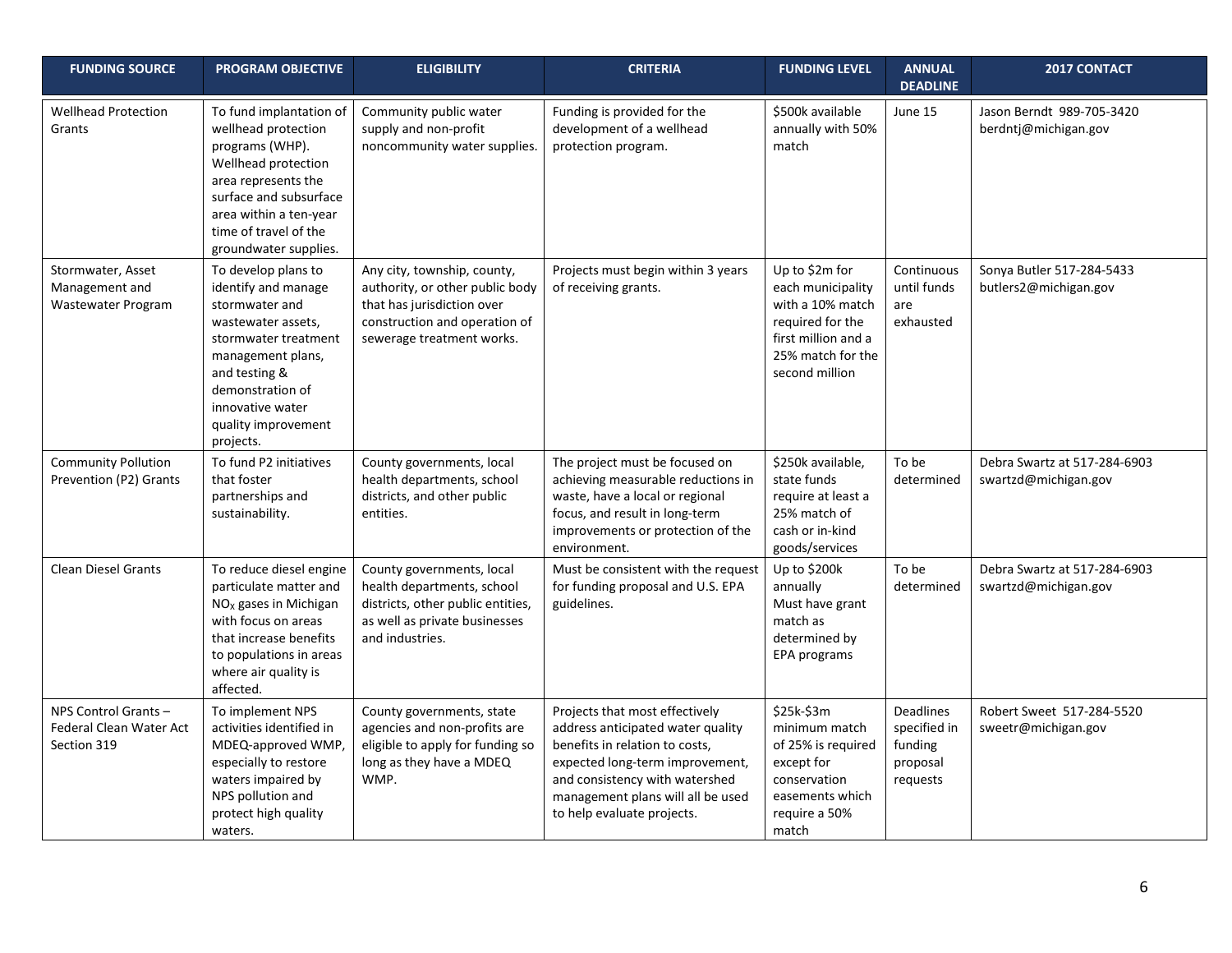| <b>FUNDING SOURCE</b>                                                 | <b>PROGRAM OBJECTIVE</b>                                                                                                                                                      | <b>ELIGIBILITY</b>                                                                                                                                                     | <b>CRITERIA</b>                                                                                                                                                                                                                                                              | <b>FUNDING LEVEL</b>                                                                                                         | <b>ANNUAL</b><br><b>DEADLINE</b>                                    | <b>2017 CONTACT</b>                                                                                                                                                                       |
|-----------------------------------------------------------------------|-------------------------------------------------------------------------------------------------------------------------------------------------------------------------------|------------------------------------------------------------------------------------------------------------------------------------------------------------------------|------------------------------------------------------------------------------------------------------------------------------------------------------------------------------------------------------------------------------------------------------------------------------|------------------------------------------------------------------------------------------------------------------------------|---------------------------------------------------------------------|-------------------------------------------------------------------------------------------------------------------------------------------------------------------------------------------|
| <b>NPS Pollution Control</b><br>Grants - Clean Michigan<br>Initiative | To implement physical<br>improvements<br>identified in<br>MDEQapproved<br>watershed<br>management plans, to<br>restore impaired<br>waters and protect<br>high quality waters. | County governments, state<br>agencies and non-profits are<br>eligible to apply for funding so<br>long as they have a MDEQ<br>watershed management plan.                | Projects that most effectively<br>address anticipated water quality<br>benefits in relation to costs,<br>expected long term improvement,<br>and consistency with watershed<br>management plans will all be used<br>to help evaluate projects.                                | \$25k-\$2m<br>minimum match<br>of 25% is required<br>except for<br>conservation<br>easements which<br>require a 50%<br>match | <b>Deadlines</b><br>specified in<br>funding<br>proposal<br>requests | Robert Sweet 517-284-5520<br>sweetr@michigan.gov                                                                                                                                          |
| <b>Volunteer Stream</b><br><b>Monitoring Grants</b>                   | Volunteer water<br>quality monitoring of<br>wadeable Michigan<br>waters.                                                                                                      | County governments, local<br>government entities, and<br>nonprofits.                                                                                                   | Clarity and reasonableness of<br>project, plan for data use,<br>watershed coverage, quality of<br>organization, location of watershed,<br>cost reasonable for project scope.                                                                                                 | Up to \$50k<br>available annually,<br>minimum match<br>of 25% required                                                       | <b>Deadlines</b><br>specified in<br>funding<br>proposal<br>requests | Marcy Knoll Wilmes 517-284-5544<br>knollm@michigan.gov                                                                                                                                    |
| Volunteer River, Stream,<br>and Creek Cleanup<br>Grants               | To fund volunteer<br>cleanup of rivers,<br>streams, and creeks to<br>improve Michigan<br>waters.                                                                              | County governments, local<br>government entities,<br>watershed councils, regional<br>planning agencies, non-profits<br>and universities.                               | Clarity and reasonableness of<br>project, plan for data use,<br>watershed coverage, quality of<br>organization, location of watershed,<br>reasonable cost for project scope.                                                                                                 | \$500-\$5k<br>minimum match<br>of 25%                                                                                        | Deadlines<br>specified in<br>funding<br>proposal<br>requests        | Marcy Knoll Wilmes 517-284-5544<br>knollm@michigan.gov                                                                                                                                    |
| Local Water Quality<br><b>Monitoring Grants</b>                       | Implement water<br>quality monitoring<br>projects throughout<br>the state.                                                                                                    | County governments, local<br>government entities, county<br>health departments, tribal<br>governments, watershed<br>councils, academia, and<br>conservation districts. | Clarity and reasonableness of<br>project, demonstrated ability to<br>carry out project, commitment to<br>follow quality assurance and control<br>procedures, and amount of<br>matching funds and in-kind services<br>help to determine which projects<br>will be successful. | Up to \$250k<br>minimum match<br>of 25%                                                                                      | Deadlines<br>specified in<br>funding<br>proposal<br>requests.*      | Dawn Roush 517-284-5555<br>roushd@michigan.gov<br>*NOTE: These grants are currently<br>unavailable due to lack of funding.<br>We hope to have a restored<br>funding source in the future. |
| <b>Beach Monitoring Grants</b><br>- Inland Lakes                      | To fund effective<br>monitoring of public<br>bathing beaches.                                                                                                                 | County health departments,<br>universities, and non-profits<br>are eligible to apply for<br>funding.                                                                   | Location and frequency of beach<br>use, history of bacterial<br>contamination, and other factors<br>determine the success of projects.                                                                                                                                       | Up to \$25k<br>minimum match<br>of 25%                                                                                       | Deadlines<br>specified in<br>funding<br>proposal<br>requests        | Shannon Briggs 517-284-5526<br>briggssl@michigan.gov                                                                                                                                      |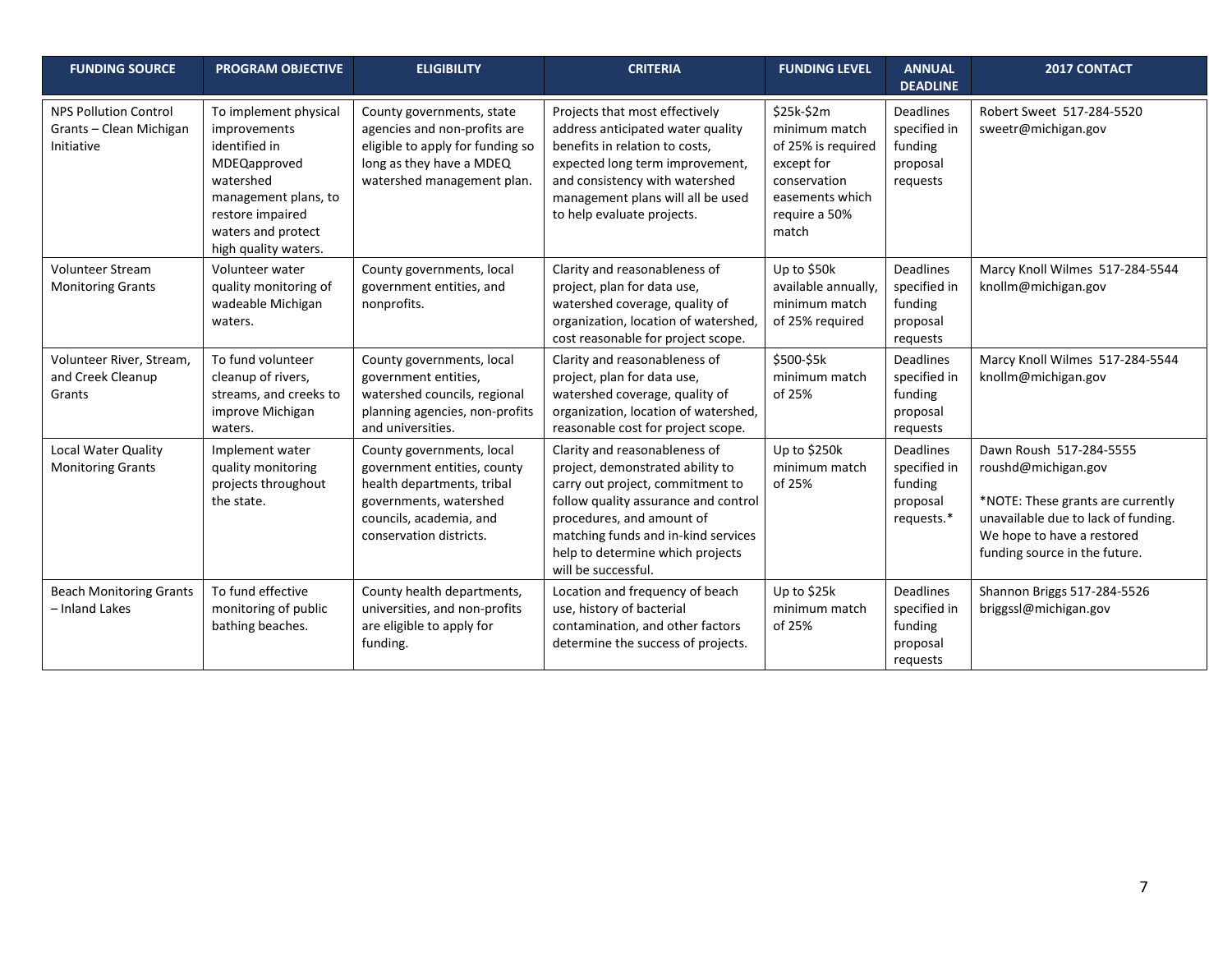| <b>FUNDING SOURCE</b>                                    | <b>PROGRAM OBJECTIVE</b>                                                                                                                                                                                                                                                                                                                                                                                                           | <b>ELIGIBILITY</b>                                                                                                                                                                                                                                                                                                                                                                              | <b>CRITERIA</b>                                                                                                                                                                                                                                                                                                                                                                   | <b>FUNDING LEVEL</b>                                                                                                                                                                                                                                                                   | <b>ANNUAL</b><br><b>DEADLINE</b>                             | 2017 CONTACT                                       |
|----------------------------------------------------------|------------------------------------------------------------------------------------------------------------------------------------------------------------------------------------------------------------------------------------------------------------------------------------------------------------------------------------------------------------------------------------------------------------------------------------|-------------------------------------------------------------------------------------------------------------------------------------------------------------------------------------------------------------------------------------------------------------------------------------------------------------------------------------------------------------------------------------------------|-----------------------------------------------------------------------------------------------------------------------------------------------------------------------------------------------------------------------------------------------------------------------------------------------------------------------------------------------------------------------------------|----------------------------------------------------------------------------------------------------------------------------------------------------------------------------------------------------------------------------------------------------------------------------------------|--------------------------------------------------------------|----------------------------------------------------|
| <b>Revitalization Revolving</b><br>Loans                 | Ensure safe reuse of<br>contaminated<br>environmental sites<br>and to promote<br>cleanup of brownfield<br>properties                                                                                                                                                                                                                                                                                                               | County, village, or other state<br>or public body is eligible to<br>apply for a loan for<br>investigation, assessment,<br>interim response, cleanup, due<br>care activities, and in some<br>cases demolition necessary for<br>proposed development.<br>Response activities are not<br>eligible for Revitalization<br>Revolving Loans but are<br>eligible for Brownfield<br>Redevelopment Loans. | The program must bring economic<br>benefits to the community through<br>job creation, private investment,<br>and or revenue for the community.<br>Loan interest rates are offered at<br>no more than 50% of prime and are<br>currently set at 1.5% simple<br>interest. There are no payments<br>due for the first 5 years and the full<br>loan must be repaid within 15<br>vears. | Up to \$1m for<br>Brownfield<br>Redevelopment<br>Loans and<br>maximum for<br>Revitalizing<br>Revolving Loans is<br>dependent on<br>funding<br>availability.                                                                                                                            | Continuous                                                   | Based on location                                  |
| <b>Strategic Water Quality</b><br><b>Initiative Fund</b> | To fund wastewater<br>treatment<br>improvements that do<br>not qualify for state<br>revolving funds.                                                                                                                                                                                                                                                                                                                               | City, village, township, county<br>or related authority.                                                                                                                                                                                                                                                                                                                                        | There are several requirements but<br>primarily applicants must present<br>environmentally sound water<br>pollution control projects drawn<br>from Project Priority Lists<br>administered by MDEQ water<br>resources.                                                                                                                                                             | \$10m-\$20m<br>annually                                                                                                                                                                                                                                                                | July 1                                                       | Sonya Butler 517-284-5433<br>butlers2@michigan.gov |
| Scrap Tire Cleanup Grant                                 | For the cleanup or<br>collection of<br>abandoned scrap tires<br>and scrap tires at<br>collection sites. The<br>department shall give<br>priority to funding<br>activities under this<br>subdivision at<br>collection sites in which<br>the scrap tires were<br>accumulated prior to<br>January 1, 1991, and to<br>collection sites that<br>pose an imminent<br>threat to public health,<br>safety, welfare, or the<br>environment. | The applicant possesses<br>eligible scrap tires, which<br>include abandoned scrap tires<br>and scrap tires at a collection<br>site.                                                                                                                                                                                                                                                             | Eligible tire sites must be located in<br>Michigan.<br>The following are NOT eligible scrap<br>tires:<br>Property with less than 500<br>tires.<br>A retailer with less than 1500<br>tires.<br>An automotive recycler with<br>less than 2500 tires.<br>A commercial contractor<br>whose property has less than<br>150 cubic yards of tire chips.                                   | Up to \$4000 per<br>cleanup day. The<br>DEQ will<br>reimburse the<br>actual costs<br>incurred at a rate<br>of \$1,000 per<br>dropped trailer for<br>the first 500 tires.<br>Then there is<br>\$2/PTE<br>reimbursement<br>for over 500 tires<br>up to a maximum<br>of \$2,000/ trailer. | Deadlines<br>specified in<br>funding<br>proposal<br>requests | Rich Brim 517-284-6545                             |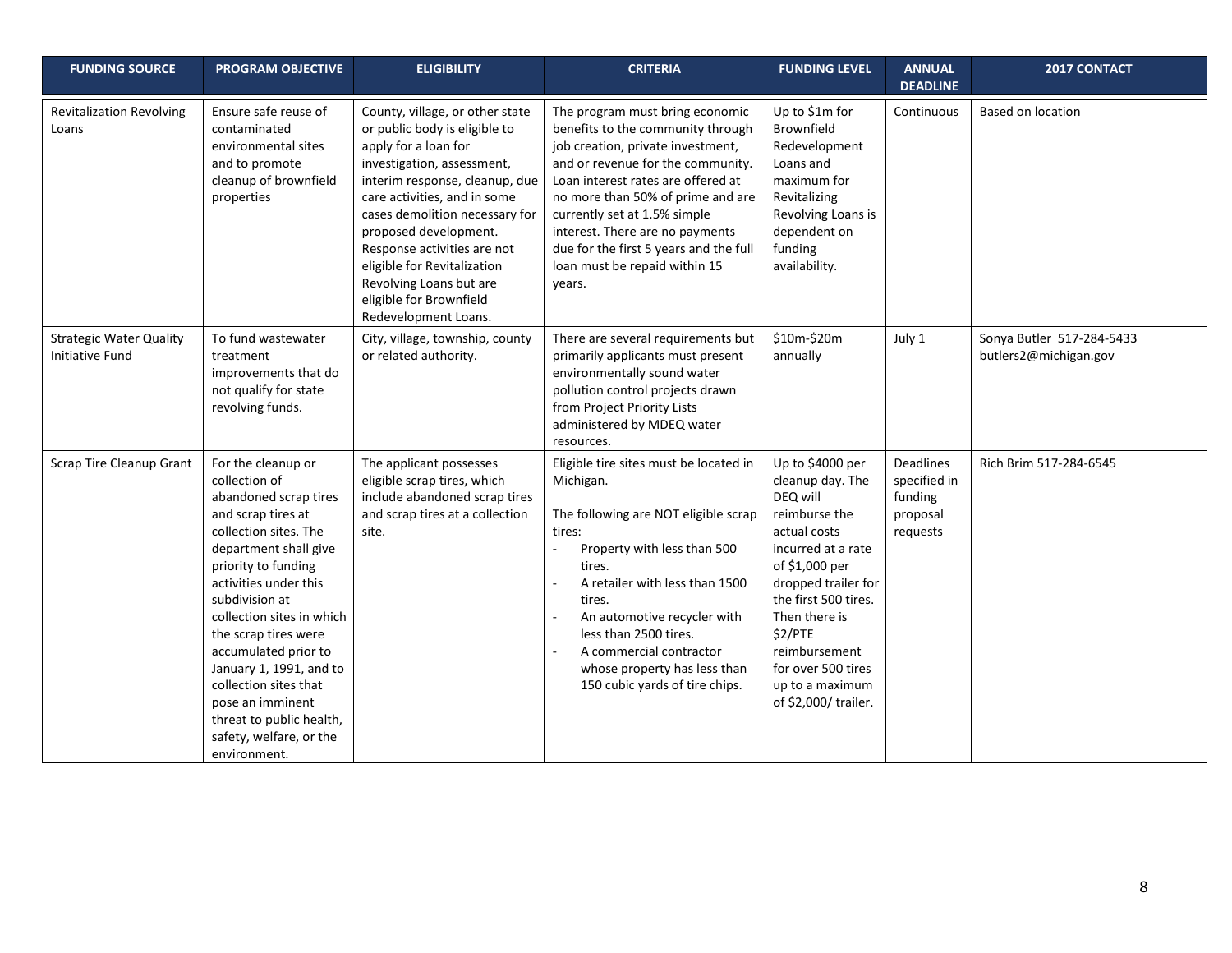| <b>FUNDING SOURCE</b>                                                  | <b>PROGRAM OBJECTIVE</b>                                                                                                             | <b>ELIGIBILITY</b>                                                                                                                                              | <b>CRITERIA</b>                                                                                                                                                                                                                                                                                                                                                                                                                                                                                                                                              | <b>FUNDING LEVEL</b>                                                                                                                                                    | <b>ANNUAL</b><br><b>DEADLINE</b>                             | <b>2017 CONTACT</b>                                |
|------------------------------------------------------------------------|--------------------------------------------------------------------------------------------------------------------------------------|-----------------------------------------------------------------------------------------------------------------------------------------------------------------|--------------------------------------------------------------------------------------------------------------------------------------------------------------------------------------------------------------------------------------------------------------------------------------------------------------------------------------------------------------------------------------------------------------------------------------------------------------------------------------------------------------------------------------------------------------|-------------------------------------------------------------------------------------------------------------------------------------------------------------------------|--------------------------------------------------------------|----------------------------------------------------|
| <b>Scrap Tire Market</b><br><b>Development Grants</b>                  | To advance the use of<br>scrap tires in Michigan.                                                                                    | The applicant must be<br>registered to do business in<br>Michigan and provide a<br>Corporate ID# or be a<br>governmental entity.                                | Only the cost of purchasing scrap<br>tires from Michigan scrap tire<br>processors or other generators of<br>scrap tires in Michigan is eligible for<br>reimbursement. Interested persons<br>must first submit a letter of intent.<br>The applicant's project must<br>demonstrate new or increased uses<br>of scrap tires in manufactured<br>products, such as modified asphalt,<br>molded or extruded rubber<br>products, or aggregate replacement<br>materials, or be for the research<br>and development of methods to<br>increase the use of scrap tires. | Up to 50% of the<br>cost to purchase<br>scrap tires,<br>equipment, or for<br>research and<br>development to<br>provide for a new<br>or increased use<br>for scrap tires | Deadlines<br>specified in<br>funding<br>proposal<br>requests | Rich Brim 517-284-6545                             |
| <b>State Revolving Fund</b>                                            | Funding wastewater<br>treatment<br>improvements and<br>storm water treatment<br>projects, and NPS<br>pollution control<br>projects.  | City, village, township, county<br>or related authority as defined<br>in Section 5301 (h) of Part 53,<br>Act 451 of the Public Acts of<br>1994.                 | There are several requirements but<br>primarily applicants must present<br>environmentally sound water<br>pollution control projects drawn<br>from Project Priority Lists<br>administered by MDEQ water<br>resources.                                                                                                                                                                                                                                                                                                                                        | Dependent on<br>federal grant<br>amount                                                                                                                                 | July 1                                                       | Sonya Butler 517-284-5433<br>butlers2@michigan.gov |
| Drinking Water Revolving<br>Fund                                       | Loans for expansion of<br>drinking water systems.                                                                                    | Any city, village, township,<br>county or related authority as<br>defined in Section 5301 (h) of<br>Part 53, Act 451 of the Public<br>Acts of 1994.             | There are several requirements but<br>primarily applicants must present<br>environmentally sound water<br>pollution control projects drawn<br>from Project Priority Lists<br>administered by MDEQ water<br>resources.                                                                                                                                                                                                                                                                                                                                        | Low interest loans<br>dependent on<br>federal grant<br>amount                                                                                                           | July 1                                                       | Sonya Butler 517-284-5433<br>butlers2@michigan.gov |
| <b>Small Business Pollution</b><br><b>Prevention Revolving</b><br>Fund | Loans to conserve<br>water or energy which<br>reduce waste or reuse<br>and recycle that waste<br>in an environmentally<br>sound way. | Any privately owned business<br>of 500 or fewer people. The<br>applicants lending institution<br>must be willing to participate<br>in the loan program as well. | Projects may be equipment or<br>technology modifications, process<br>or procedure modifications,<br>redesign of products and<br>substitution of raw materials, and<br>other water, waste and energy<br>reduction actions.                                                                                                                                                                                                                                                                                                                                    | Low interest loan<br>up to \$400k with<br><b>MDEQ</b><br>contributing<br>\$200k                                                                                         | Continuous<br>until gone                                     | Chad Rogers 517-284-6872<br>rogersc1@michigan.gov  |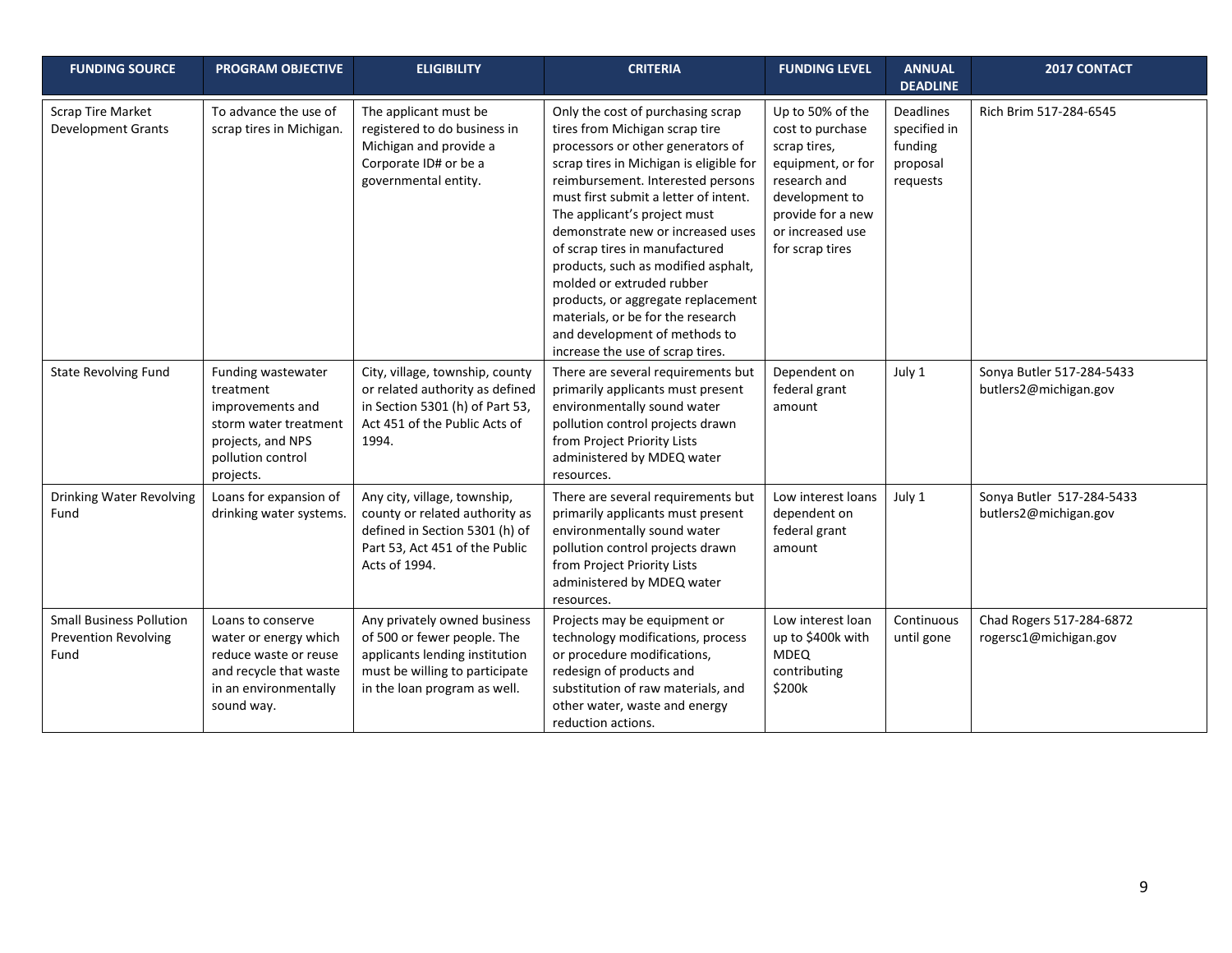| <b>FUNDING SOURCE</b>                                                                                                                                                                                                                                                                                                                               | <b>PROGRAM OBJECTIVE</b>                                                                                                                                                                                   | <b>ELIGIBILITY</b>                                                                                                                                                                                                                                                                                                                                                                                                              | <b>CRITERIA</b>                                                                                                                                                                                            | <b>FUNDING LEVEL</b>                                                                              | <b>ANNUAL</b><br><b>DEADLINE</b> | 2017 CONTACT                                           |  |  |
|-----------------------------------------------------------------------------------------------------------------------------------------------------------------------------------------------------------------------------------------------------------------------------------------------------------------------------------------------------|------------------------------------------------------------------------------------------------------------------------------------------------------------------------------------------------------------|---------------------------------------------------------------------------------------------------------------------------------------------------------------------------------------------------------------------------------------------------------------------------------------------------------------------------------------------------------------------------------------------------------------------------------|------------------------------------------------------------------------------------------------------------------------------------------------------------------------------------------------------------|---------------------------------------------------------------------------------------------------|----------------------------------|--------------------------------------------------------|--|--|
| MICHIGAN ECONOMIC DEVELOPMENT CORPORATION (MEDC) COMMUNITY DEVELOPMENT GRANTS AND LOANS<br>To empower communities to chart their own growth, beginning October 1, 2017, Redevelopment Ready Communities® engagement will be a criterion used to assess and prioritize investments for MEDC<br>Community Development.<br>See: http://www.miplace.org |                                                                                                                                                                                                            |                                                                                                                                                                                                                                                                                                                                                                                                                                 |                                                                                                                                                                                                            |                                                                                                   |                                  |                                                        |  |  |
| Michigan Strategic Fund<br><b>Brownfield Non-</b><br>Environmental Eligible<br><b>Activities</b>                                                                                                                                                                                                                                                    | To address existing<br>brownfields not<br>covered under<br>environmental<br>programs to make<br>them competitive with<br>greenfield sites. It is<br>also designed to<br>address weak market<br>conditions. | Statewide programs are<br>available for demolition and<br>lead/asbestos abatement<br>activities. Only qualified local<br>units of government are<br>eligible to apply for site<br>preparation activities and<br>infrastructure improvement<br>activities. Generally ineligible<br>activities include topsoil and<br>seeding, landscaping,<br>irrigation, site lighting,<br>engineered fill, and backfill<br>around foundations. | All Community Development<br>projects will be evaluated based on<br>the community location,<br>reasonableness of cost, and other<br>factors related to the projected<br>success and impact of the project. | Tax Increment<br>Reimbursement,<br>dependent on<br>eligible activities<br>and need.               | Continuous                       | <b>MEDC Customer Concert</b><br>Center<br>517-373-9808 |  |  |
| Community<br>Development Block<br>Grants                                                                                                                                                                                                                                                                                                            | Redevelopment and<br>revitalization of<br>communities in<br>economic need.                                                                                                                                 | Cities, villages and townships<br>with a population less than<br>50k.                                                                                                                                                                                                                                                                                                                                                           | Projects evaluated based on the<br>community location, use, design,<br>reasonableness of cost, and other<br>factors related to the projected<br>success and impact.                                        | Grants, dependent<br>on available funds<br>and need.                                              | Continuous                       | <b>MEDC Customer Concert</b><br>Center<br>517-373-9808 |  |  |
| Michigan Community<br><b>Revitalization Program</b>                                                                                                                                                                                                                                                                                                 | Redevelopment and<br>revitalization of<br>downtown or<br>traditional commercial<br>corridor properties.                                                                                                    | Property that is, or property<br>adjacent to, a historic resource<br>or a brownfield property.<br>Actions such as alteration,<br>construction, improvement,<br>addition of machinery,<br>engineering, are eligible for<br>funding.                                                                                                                                                                                              | Projects evaluated based on the<br>community location, use, design,<br>reasonableness of cost, and other<br>factors related to the projected<br>success and impact.                                        | Grants, loans or<br>other economic<br>assistance,<br>dependent on<br>available funds<br>and need. | Continuous                       | <b>MEDC Customer Concert</b><br>Center<br>517-373-9808 |  |  |